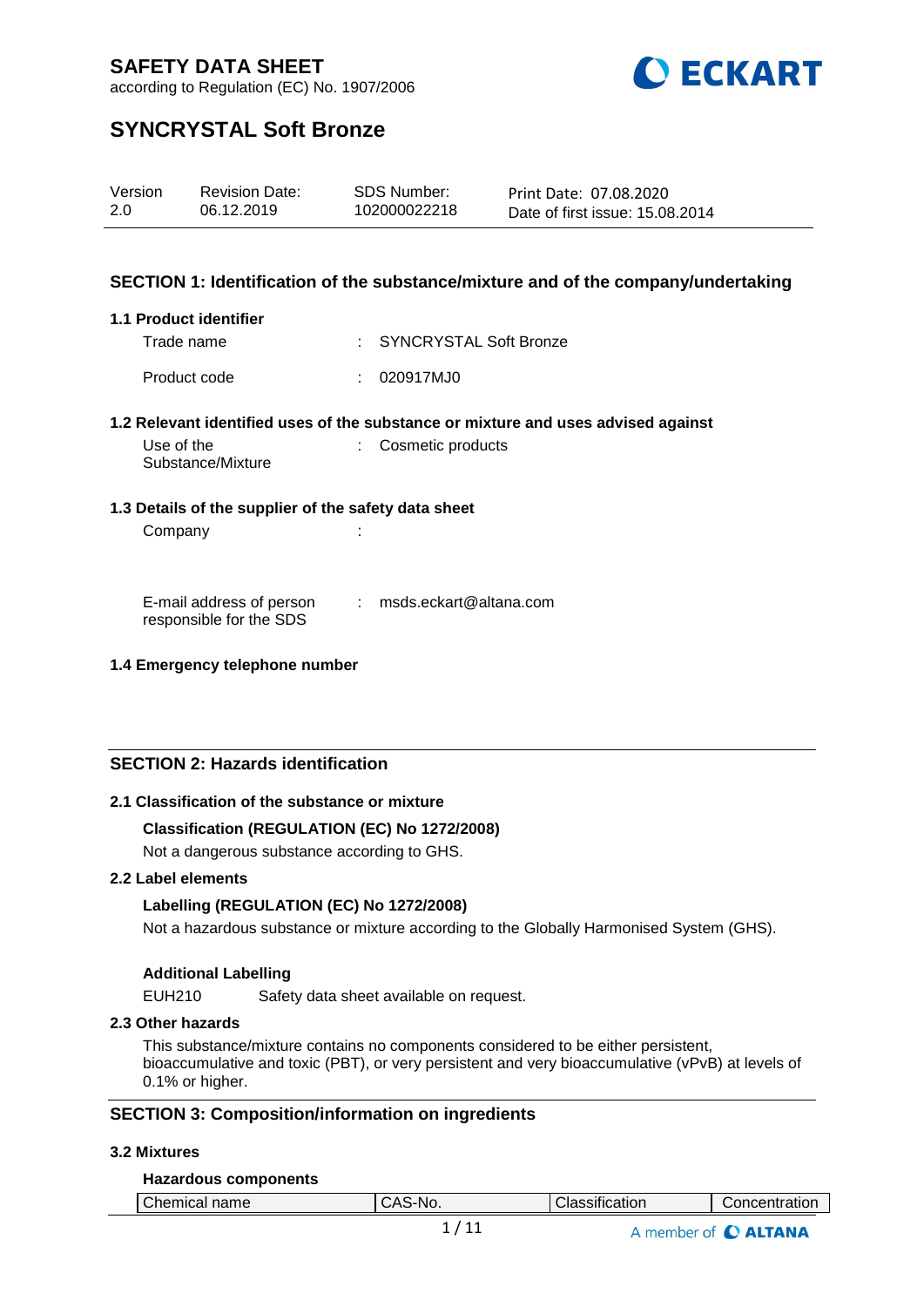

according to Regulation (EC) No. 1907/2006

## **SYNCRYSTAL Soft Bronze**

| Version | <b>Revision Date:</b> | SDS Number:  | Print Date: 07.08.2020          |  |
|---------|-----------------------|--------------|---------------------------------|--|
| 2.0     | 06.12.2019            | 102000022218 | Date of first issue: 15,08,2014 |  |
|         |                       |              |                                 |  |

|                                              | EC-No.<br>Index-No.<br><b>Registration number</b> | <b>REGULATION (EC)</b><br>No 1272/2008 | (% w/w)      |
|----------------------------------------------|---------------------------------------------------|----------------------------------------|--------------|
| Substances with a workplace exposure limit : |                                                   |                                        |              |
| Fluorphlogopite<br>(Mg3K[AlF2O(SiO3)3])      | 12003-38-2<br>234-426-5                           |                                        | $>= 25 - 50$ |

For explanation of abbreviations see section 16.

#### **SECTION 4: First aid measures**

#### **4.1 Description of first aid measures**

| General advice          |    | No hazards which require special first aid measures.                                                                                                                          |
|-------------------------|----|-------------------------------------------------------------------------------------------------------------------------------------------------------------------------------|
| If inhaled              |    | If unconscious, place in recovery position and seek medical<br>advice.<br>If symptoms persist, call a physician.                                                              |
| In case of skin contact |    | Wash off with soap and water.                                                                                                                                                 |
| In case of eye contact  |    | : Remove contact lenses.<br>If eye irritation persists, consult a specialist.                                                                                                 |
| If swallowed            | ÷. | Keep respiratory tract clear.<br>Do not give milk or alcoholic beverages.<br>Never give anything by mouth to an unconscious person.<br>If symptoms persist, call a physician. |

#### **4.2 Most important symptoms and effects, both acute and delayed**

None known.

#### **4.3 Indication of any immediate medical attention and special treatment needed**

This information is not available.

#### **SECTION 5: Firefighting measures**

#### **5.1 Extinguishing media**

#### **5.2 Special hazards arising from the substance or mixture**

#### **5.3 Advice for firefighters**

| Special protective equipment<br>for firefighters | ÷ | Wear self-contained breathing apparatus for firefighting if<br>necessary.                                                                            |
|--------------------------------------------------|---|------------------------------------------------------------------------------------------------------------------------------------------------------|
| Further information                              | ÷ | Standard procedure for chemical fires.<br>Use extinguishing measures that are appropriate to local<br>circumstances and the surrounding environment. |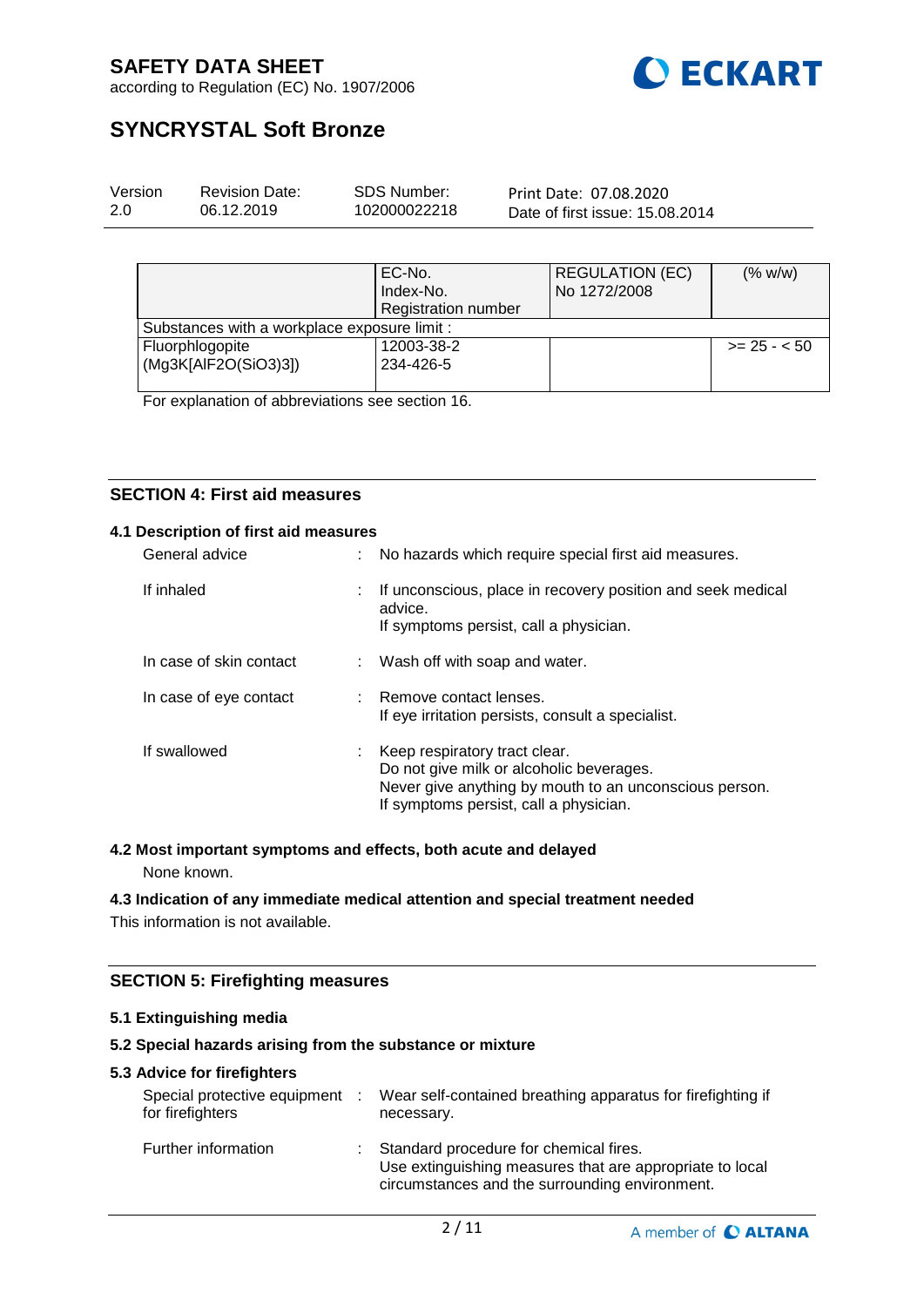

according to Regulation (EC) No. 1907/2006

## **SYNCRYSTAL Soft Bronze**

| Version | <b>Revision Date:</b> | SDS Number:  | Print Date: 07.08.2020          |
|---------|-----------------------|--------------|---------------------------------|
| 2.0     | 06.12.2019            | 102000022218 | Date of first issue: 15.08.2014 |

#### **SECTION 6: Accidental release measures**

|                      | 6.1 Personal precautions, protective equipment and emergency procedures |
|----------------------|-------------------------------------------------------------------------|
| Personal precautions | Avoid dust formation.                                                   |

#### **6.2 Environmental precautions**

#### **6.3 Methods and material for containment and cleaning up**

| Methods for cleaning up | : Pick up and arrange disposal without creating dust. |
|-------------------------|-------------------------------------------------------|
|                         | Sweep up and shovel.                                  |
|                         | Keep in suitable, closed containers for disposal.     |

#### **6.4 Reference to other sections**

#### **SECTION 7: Handling and storage**

| 7.1 Precautions for safe handling<br>Advice on safe handling                             | $\therefore$ For personal protection see section 8.<br>Smoking, eating and drinking should be prohibited in the<br>application area. |
|------------------------------------------------------------------------------------------|--------------------------------------------------------------------------------------------------------------------------------------|
| fire and explosion                                                                       | Advice on protection against : Normal measures for preventive fire protection.                                                       |
| Hygiene measures                                                                         | : General industrial hygiene practice.                                                                                               |
| 7.2 Conditions for safe storage, including any incompatibilities<br>areas and containers | Requirements for storage : Electrical installations / working materials must comply with<br>the technological safety standards.      |
| Advice on common storage                                                                 | : No materials to be especially mentioned.                                                                                           |
| Further information on<br>storage stability                                              | : Keep in a dry place. No decomposition if stored and applied<br>as directed.                                                        |
| 7.3 Specific end use(s)                                                                  |                                                                                                                                      |

This information is not available.

#### **SECTION 8: Exposure controls/personal protection**

#### **8.1 Control parameters**

#### **Occupational Exposure Limits**

| Components      | CAS-No.   | of exposure)    | Value type (Form   Control parameters | Basis   |
|-----------------|-----------|-----------------|---------------------------------------|---------|
| diiron trioxide | 1309-37-1 | TWA (Inhalable) | 10 ma/m3                              | GB EH40 |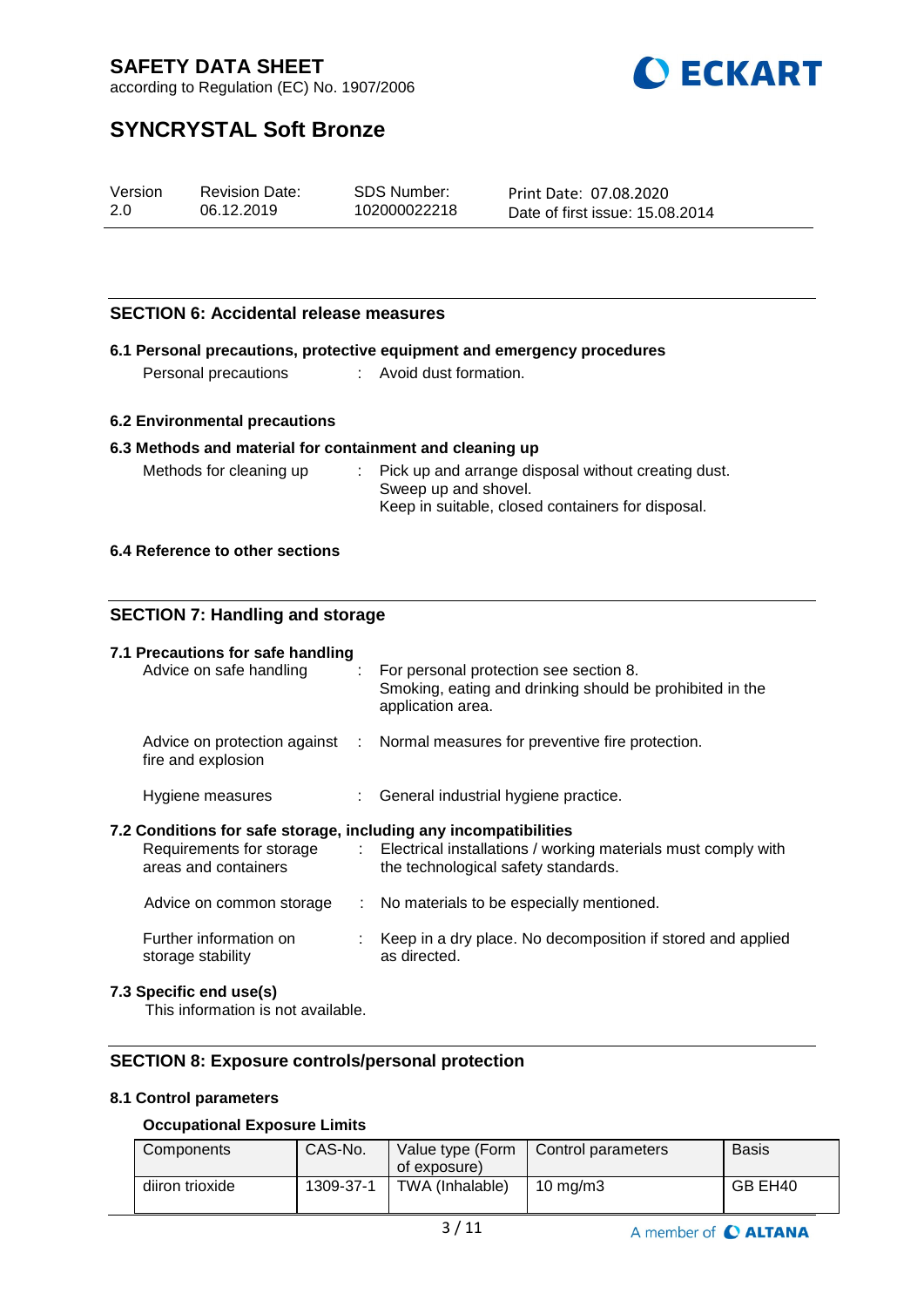

according to Regulation (EC) No. 1907/2006

# **SYNCRYSTAL Soft Bronze**

| Version<br><b>Revision Date:</b><br>2.0<br>06.12.2019 | <b>SDS Number:</b><br>102000022218                                                                                                                                                                                                                                                                                                                                                                                                                                                                                                                                                                                                                                                                                                                                                                                                                                                                                                                                                                                                                                                                                                                                                                                                                                                                                                                                                                                                                                                                                                                                                                                                                                                                                                                                                                                                                               | Print Date: 07.08.2020<br>Date of first issue: 15.08.2014 |         |
|-------------------------------------------------------|------------------------------------------------------------------------------------------------------------------------------------------------------------------------------------------------------------------------------------------------------------------------------------------------------------------------------------------------------------------------------------------------------------------------------------------------------------------------------------------------------------------------------------------------------------------------------------------------------------------------------------------------------------------------------------------------------------------------------------------------------------------------------------------------------------------------------------------------------------------------------------------------------------------------------------------------------------------------------------------------------------------------------------------------------------------------------------------------------------------------------------------------------------------------------------------------------------------------------------------------------------------------------------------------------------------------------------------------------------------------------------------------------------------------------------------------------------------------------------------------------------------------------------------------------------------------------------------------------------------------------------------------------------------------------------------------------------------------------------------------------------------------------------------------------------------------------------------------------------------|-----------------------------------------------------------|---------|
| Further information                                   | The COSHH definition of a substance hazardous to health includes dust of<br>any kind when present at a concentration in air equal to or greater than 10<br>mg.m-3 8-hour TWA of inhalable dust or 4 mg.m-3 8-hour TWA of respirable<br>dust. This means that any dust will be subject to COSHH if people are<br>exposed to dust above these levels. Some dusts have been assigned<br>specific WELs and exposure to these must comply with the appropriate<br>limits., Where no specific short-term exposure limit is listed, a figure three<br>times the long-term exposure limit should be used.                                                                                                                                                                                                                                                                                                                                                                                                                                                                                                                                                                                                                                                                                                                                                                                                                                                                                                                                                                                                                                                                                                                                                                                                                                                                |                                                           |         |
|                                                       | <b>TWA</b><br>(Respirable)                                                                                                                                                                                                                                                                                                                                                                                                                                                                                                                                                                                                                                                                                                                                                                                                                                                                                                                                                                                                                                                                                                                                                                                                                                                                                                                                                                                                                                                                                                                                                                                                                                                                                                                                                                                                                                       | $4$ mg/m $3$                                              | GB EH40 |
| Further information                                   | The COSHH definition of a substance hazardous to health includes dust of<br>any kind when present at a concentration in air equal to or greater than 10<br>mg.m-3 8-hour TWA of inhalable dust or 4 mg.m-3 8-hour TWA of respirable<br>dust. This means that any dust will be subject to COSHH if people are<br>exposed to dust above these levels. Some dusts have been assigned<br>specific WELs and exposure to these must comply with the appropriate<br>limits., Where no specific short-term exposure limit is listed, a figure three<br>times the long-term exposure limit should be used.                                                                                                                                                                                                                                                                                                                                                                                                                                                                                                                                                                                                                                                                                                                                                                                                                                                                                                                                                                                                                                                                                                                                                                                                                                                                |                                                           |         |
|                                                       | TWA (inhalable<br>dust)                                                                                                                                                                                                                                                                                                                                                                                                                                                                                                                                                                                                                                                                                                                                                                                                                                                                                                                                                                                                                                                                                                                                                                                                                                                                                                                                                                                                                                                                                                                                                                                                                                                                                                                                                                                                                                          | $10$ mg/m $3$                                             | GB EH40 |
| Further information                                   | For the purposes of these limits, respirable dust and inhalable dust are<br>those fractions of airborne dust which will be collected when sampling is<br>undertaken in accordance with the methods described in MDHS14/4<br>General methods for sampling and gravimetric analysis or respirable,<br>thoracic and inhalable aerosols, The COSHH definition of a substance<br>hazardous to health includes dust of any kind when present at a<br>concentration in air equal to or greater than 10 mg.m-3 8-hour TWA of<br>inhalable dust or 4 mg.m-3 8-hour TWA of respirable dust. This means that<br>any dust will be subject to COSHH if people are exposed to dust above<br>these levels. Some dusts have been assigned specific WELs and exposure<br>to these must comply with the appropriate limits., Most industrial dusts<br>contain particles of a wide range of sizes. The behaviour, deposition and<br>fate of any particular particle after entry into the human respiratory system,<br>and the body response that it elicits, depend on the nature and size of the<br>particle. HSE distinguishes two size fractions for limit-setting purposes<br>termed 'inhalable' and 'respirable'., Inhalable dust approximates to the<br>fraction of airborne material that enters the nose and mouth during breathing<br>and is therefore available for deposition in the respiratory tract. Respirable<br>dust approximates to the fraction that penetrates to the gas exchange region<br>of the lung. Fuller definitions and explanatory material are given in<br>MDHS14/4., Where dusts contain components that have their own assigned<br>WEL, all the relevant limits should be complied with., Where no specific<br>short-term exposure limit is listed, a figure three times the long-term<br>exposure limit should be used.<br><b>TWA (Respirable</b> | $4$ mg/m $3$                                              | GB EH40 |
| Further information                                   | dust)<br>For the purposes of these limits, respirable dust and inhalable dust are<br>those fractions of airborne dust which will be collected when sampling is<br>undertaken in accordance with the methods described in MDHS14/4<br>General methods for sampling and gravimetric analysis or respirable,<br>thoracic and inhalable aerosols, The COSHH definition of a substance<br>hazardous to health includes dust of any kind when present at a                                                                                                                                                                                                                                                                                                                                                                                                                                                                                                                                                                                                                                                                                                                                                                                                                                                                                                                                                                                                                                                                                                                                                                                                                                                                                                                                                                                                             |                                                           |         |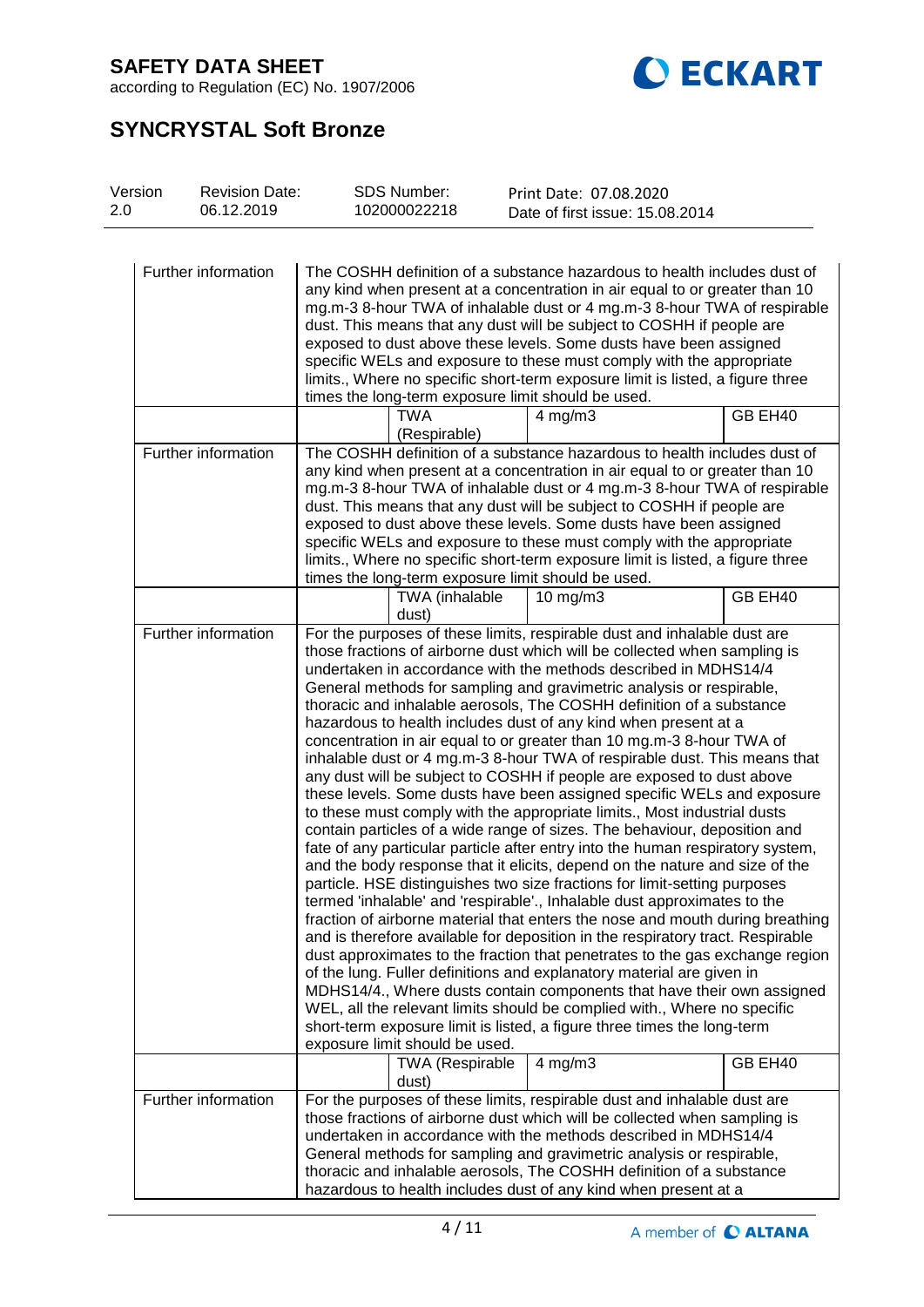

according to Regulation (EC) No. 1907/2006

## **SYNCRYSTAL Soft Bronze**

| Version<br>2.0 | <b>Revision Date:</b><br>06.12.2019  |                | <b>SDS Number:</b><br>102000022218 | Print Date: 07.08.2020<br>Date of first issue: 15.08.2014                                                                                                                                                                                                                                                                                                                                                                                                                                                                                                                                                                                                                                                                                                                                                                                                                                                                                                                                                                                                                                                                                                                                                                                                                                                                                             |            |
|----------------|--------------------------------------|----------------|------------------------------------|-------------------------------------------------------------------------------------------------------------------------------------------------------------------------------------------------------------------------------------------------------------------------------------------------------------------------------------------------------------------------------------------------------------------------------------------------------------------------------------------------------------------------------------------------------------------------------------------------------------------------------------------------------------------------------------------------------------------------------------------------------------------------------------------------------------------------------------------------------------------------------------------------------------------------------------------------------------------------------------------------------------------------------------------------------------------------------------------------------------------------------------------------------------------------------------------------------------------------------------------------------------------------------------------------------------------------------------------------------|------------|
|                |                                      |                | exposure limit should be used.     | concentration in air equal to or greater than 10 mg.m-3 8-hour TWA of<br>inhalable dust or 4 mg.m-3 8-hour TWA of respirable dust. This means that<br>any dust will be subject to COSHH if people are exposed to dust above<br>these levels. Some dusts have been assigned specific WELs and exposure<br>to these must comply with the appropriate limits., Most industrial dusts<br>contain particles of a wide range of sizes. The behaviour, deposition and<br>fate of any particular particle after entry into the human respiratory system,<br>and the body response that it elicits, depend on the nature and size of the<br>particle. HSE distinguishes two size fractions for limit-setting purposes<br>termed 'inhalable' and 'respirable'., Inhalable dust approximates to the<br>fraction of airborne material that enters the nose and mouth during breathing<br>and is therefore available for deposition in the respiratory tract. Respirable<br>dust approximates to the fraction that penetrates to the gas exchange region<br>of the lung. Fuller definitions and explanatory material are given in<br>MDHS14/4., Where dusts contain components that have their own assigned<br>WEL, all the relevant limits should be complied with., Where no specific<br>short-term exposure limit is listed, a figure three times the long-term |            |
| 31)            | Fluorphlogopite<br>(Mg3K[AlF2O(SiO3) | 12003-38-<br>2 | <b>TWA</b>                         | $2.5$ mg/m $3$<br>(Fluorine)                                                                                                                                                                                                                                                                                                                                                                                                                                                                                                                                                                                                                                                                                                                                                                                                                                                                                                                                                                                                                                                                                                                                                                                                                                                                                                                          | 2000/39/EC |
|                | Further information                  | Indicative     |                                    |                                                                                                                                                                                                                                                                                                                                                                                                                                                                                                                                                                                                                                                                                                                                                                                                                                                                                                                                                                                                                                                                                                                                                                                                                                                                                                                                                       |            |
|                |                                      |                | <b>TWA</b>                         | $2.5$ mg/m $3$<br>(Fluorine)                                                                                                                                                                                                                                                                                                                                                                                                                                                                                                                                                                                                                                                                                                                                                                                                                                                                                                                                                                                                                                                                                                                                                                                                                                                                                                                          | GB EH40    |
|                | Further information                  |                |                                    | Where no specific short-term exposure limit is listed, a figure three times the<br>long-term exposure limit should be used.                                                                                                                                                                                                                                                                                                                                                                                                                                                                                                                                                                                                                                                                                                                                                                                                                                                                                                                                                                                                                                                                                                                                                                                                                           |            |

#### **8.2 Exposure controls**

#### **Personal protective equipment**

Eye protection : Safety glasses

### **SECTION 9: Physical and chemical properties**

#### **9.1 Information on basic physical and chemical properties**

| Appearance                  | : powder            |
|-----------------------------|---------------------|
| Colour                      | : bronze            |
| Odour                       | : odourless         |
| <b>Odour Threshold</b>      | : No data available |
| рH                          | : No data available |
| Freezing point              | : No data available |
| Boiling point/boiling range | : No data available |
| Flash point                 | : No data available |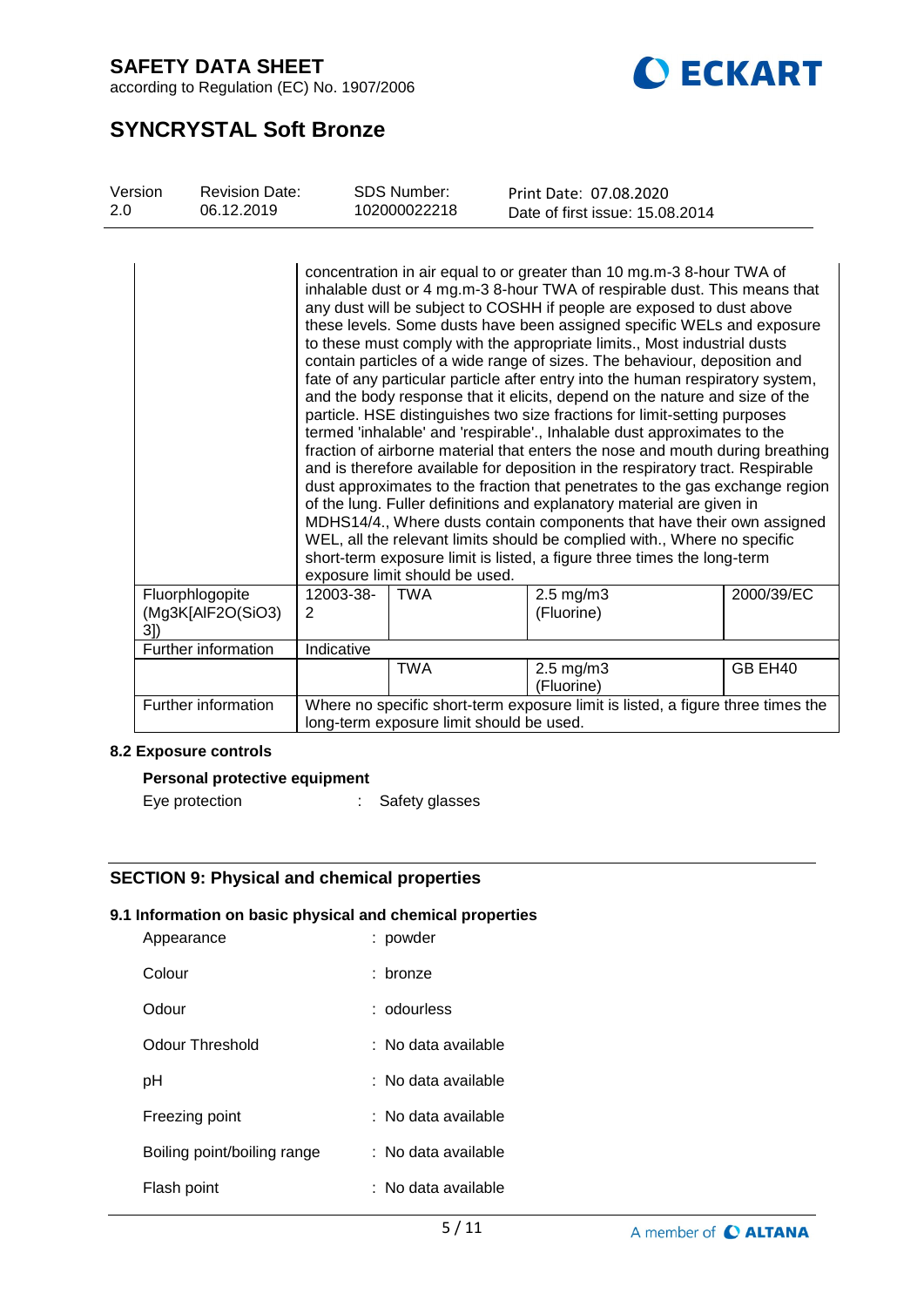



# **SYNCRYSTAL Soft Bronze**

| 2.0 | Version             | <b>Revision Date:</b><br>06.12.2019                 | <b>SDS Number:</b><br>102000022218 | Print Date: 07.08.2020<br>Date of first issue: 15.08.2014 |
|-----|---------------------|-----------------------------------------------------|------------------------------------|-----------------------------------------------------------|
|     |                     |                                                     |                                    |                                                           |
|     |                     | Evaporation rate                                    | : No data available                |                                                           |
|     |                     | Flammability (solid, gas)                           | : Will not burn                    |                                                           |
|     | Self-ignition       |                                                     | : No data available                |                                                           |
|     |                     | Auto-ignition temperature                           | : No data available                |                                                           |
|     |                     | Smoldering temperature                              | : No data available                |                                                           |
|     |                     | Decomposition temperature                           | : No data available                |                                                           |
|     |                     | <b>Explosive properties</b>                         | : No data available                |                                                           |
|     |                     | Oxidizing properties                                | : No data available                |                                                           |
|     |                     | Upper explosion limit / Upper<br>flammability limit | : No data available                |                                                           |
|     |                     | Lower explosion limit / Lower<br>flammability limit | : No data available                |                                                           |
|     |                     | Vapour pressure                                     | : No data available                |                                                           |
|     |                     | Relative vapour density                             | : No data available                |                                                           |
|     |                     | Relative density                                    | : No data available                |                                                           |
|     | Density             |                                                     | : No data available                |                                                           |
|     | <b>Bulk density</b> |                                                     | : No data available                |                                                           |
|     | Solubility(ies)     | Water solubility                                    | : insoluble                        |                                                           |
|     |                     | Solubility in other solvents                        | : No data available                |                                                           |
|     | octanol/water       | Partition coefficient: n-                           | : No data available                |                                                           |
|     |                     | Decomposition temperature                           | : No data available                |                                                           |
|     |                     | Viscosity, dynamic                                  | : No data available                |                                                           |
|     |                     | Viscosity, kinematic                                | : No data available                |                                                           |
|     | Flow time           |                                                     | : No data available                |                                                           |

#### **9.2 Other information**

No data available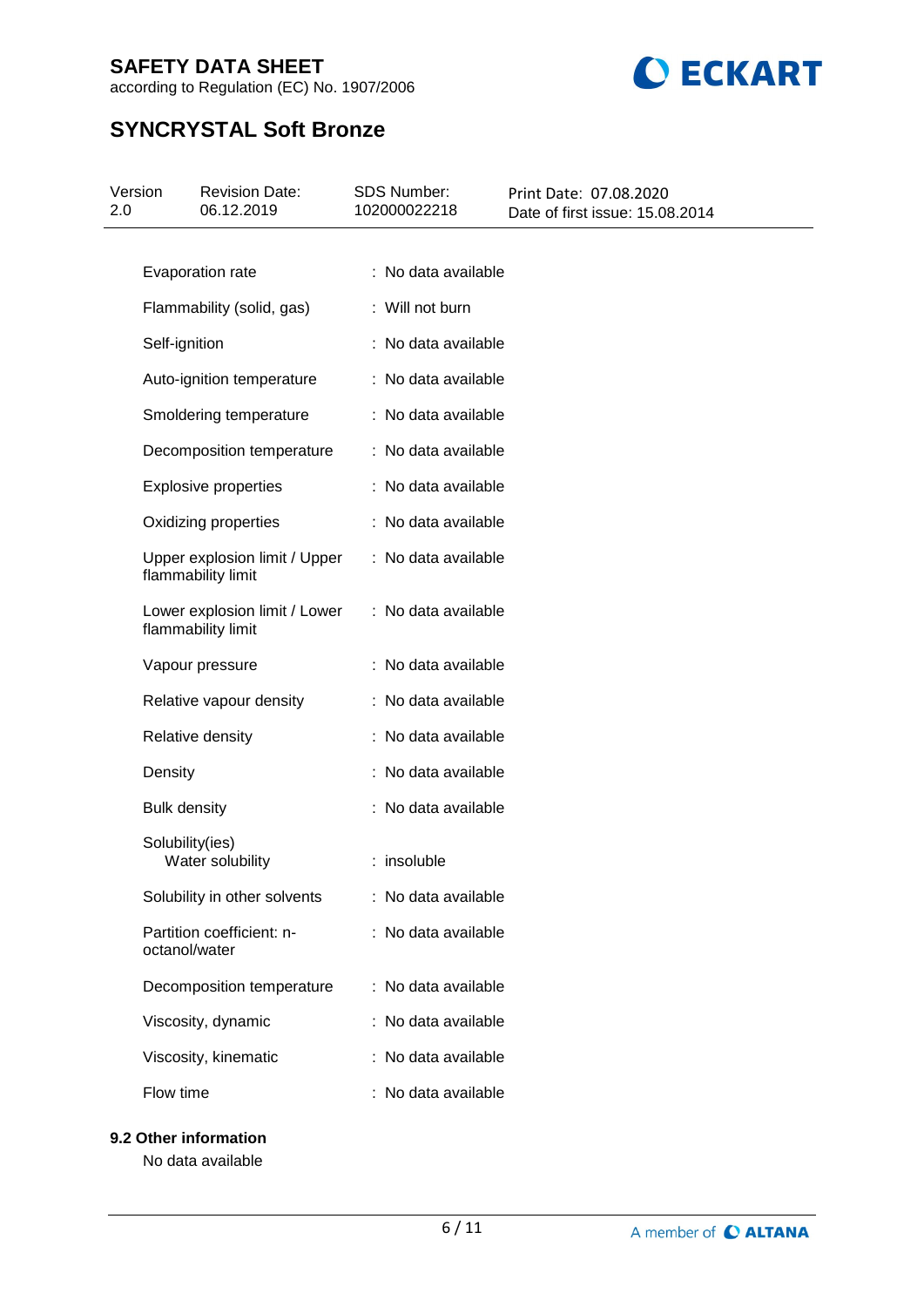

according to Regulation (EC) No. 1907/2006

## **SYNCRYSTAL Soft Bronze**

| Version             |                 | <b>Revision Date:</b>                                            | <b>SDS Number:</b>                   | Print Date: 07.08.2020                  |
|---------------------|-----------------|------------------------------------------------------------------|--------------------------------------|-----------------------------------------|
| 2.0                 |                 | 06.12.2019                                                       | 102000022218                         | Date of first issue: 15.08.2014         |
|                     |                 |                                                                  |                                      |                                         |
|                     |                 | <b>SECTION 10: Stability and reactivity</b>                      |                                      |                                         |
|                     | 10.1 Reactivity |                                                                  |                                      |                                         |
|                     |                 | No decomposition if stored and applied as directed.              |                                      |                                         |
|                     |                 | <b>10.2 Chemical stability</b>                                   |                                      |                                         |
|                     |                 | No decomposition if stored and applied as directed.              |                                      |                                         |
|                     |                 | 10.3 Possibility of hazardous reactions                          |                                      |                                         |
| Hazardous reactions |                 | : Stable under recommended storage conditions.                   |                                      |                                         |
|                     |                 |                                                                  |                                      | Dust may form explosive mixture in air. |
|                     |                 | <b>10.4 Conditions to avoid</b>                                  |                                      |                                         |
|                     |                 | Conditions to avoid                                              | : No data available                  |                                         |
|                     |                 | 10.5 Incompatible materials                                      |                                      |                                         |
|                     |                 | 10.6 Hazardous decomposition products                            |                                      |                                         |
|                     | air             | Contact with water or humid : This information is not available. |                                      |                                         |
|                     |                 | Thermal decomposition                                            | : This information is not available. |                                         |

#### **SECTION 11: Toxicological information**

#### **11.1 Information on toxicological effects**

#### **Acute toxicity**

Not classified based on available information.

#### **Skin corrosion/irritation**

Not classified based on available information.

#### **Serious eye damage/eye irritation**

Not classified based on available information.

#### **Respiratory or skin sensitisation**

#### **Skin sensitisation**

Not classified based on available information.

#### **Respiratory sensitisation**

Not classified based on available information.

#### **Germ cell mutagenicity**

Not classified based on available information.

#### **Carcinogenicity**

Not classified based on available information.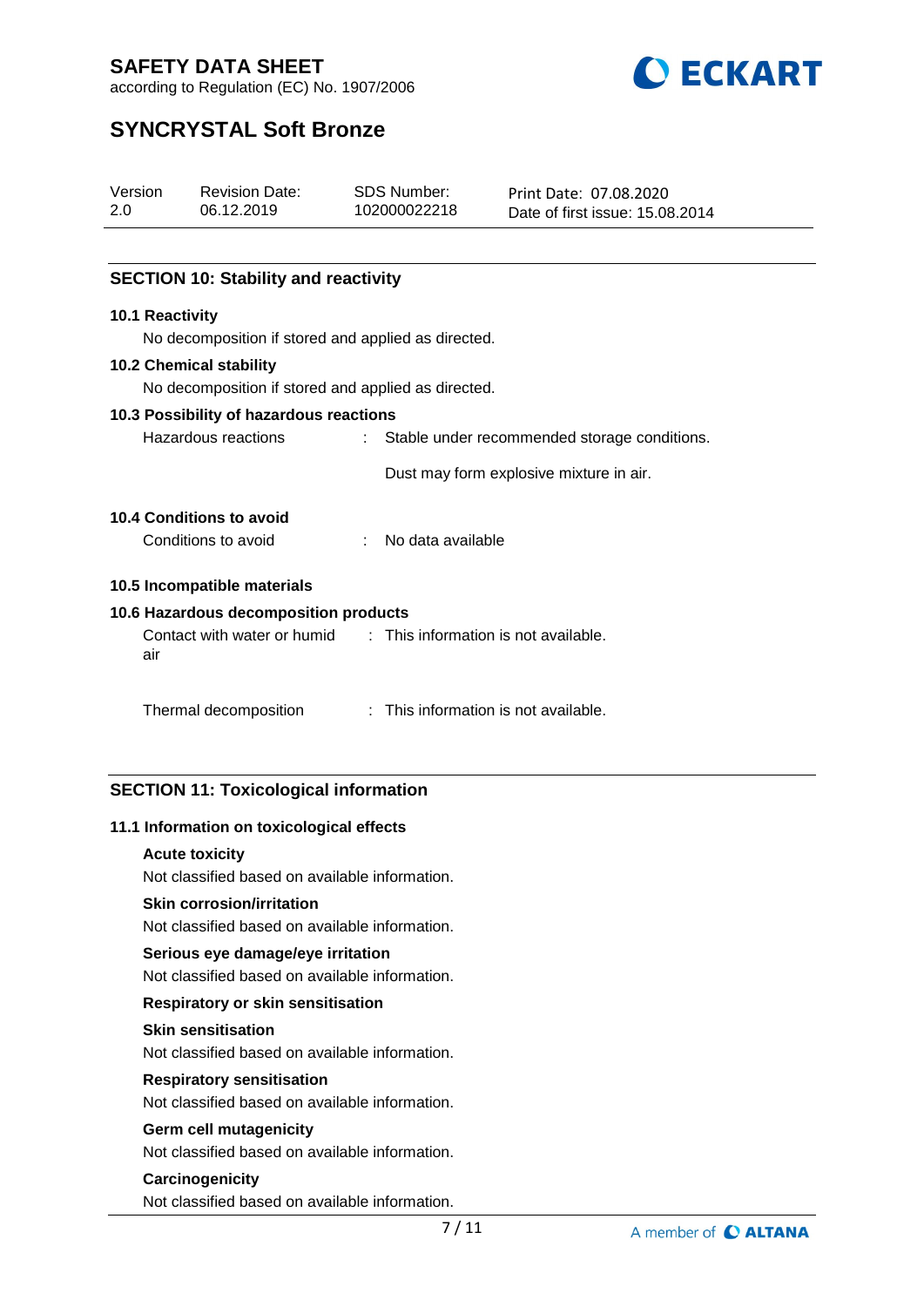

according to Regulation (EC) No. 1907/2006

## **SYNCRYSTAL Soft Bronze**

| Version | <b>Revision Date:</b> | SDS Number:  | Print Date: 07.08.2020          |
|---------|-----------------------|--------------|---------------------------------|
| 2.0     | 06.12.2019            | 102000022218 | Date of first issue: 15.08.2014 |

#### **Reproductive toxicity**

Not classified based on available information.

#### **STOT - single exposure**

Not classified based on available information.

#### **STOT - repeated exposure**

Not classified based on available information.

#### **Aspiration toxicity**

Not classified based on available information.

#### **Further information**

#### **Product:**

Remarks: No data available

#### **Components:**

#### **Fluorphlogopite (Mg3K[AlF2O(SiO3)3]):**

Remarks: No data available

#### **SECTION 12: Ecological information**

#### **12.1 Toxicity**

No data available

#### **12.2 Persistence and degradability**

No data available

#### **12.3 Bioaccumulative potential**

No data available

#### **12.4 Mobility in soil**

No data available

#### **12.5 Results of PBT and vPvB assessment**

#### **Product:**

Assessment : This substance/mixture contains no components considered to be either persistent, bioaccumulative and toxic (PBT), or very persistent and very bioaccumulative (vPvB) at levels of 0.1% or higher..

#### **12.6 Other adverse effects**

#### **Product:**

| Additional ecological | : No data available |
|-----------------------|---------------------|
| information           |                     |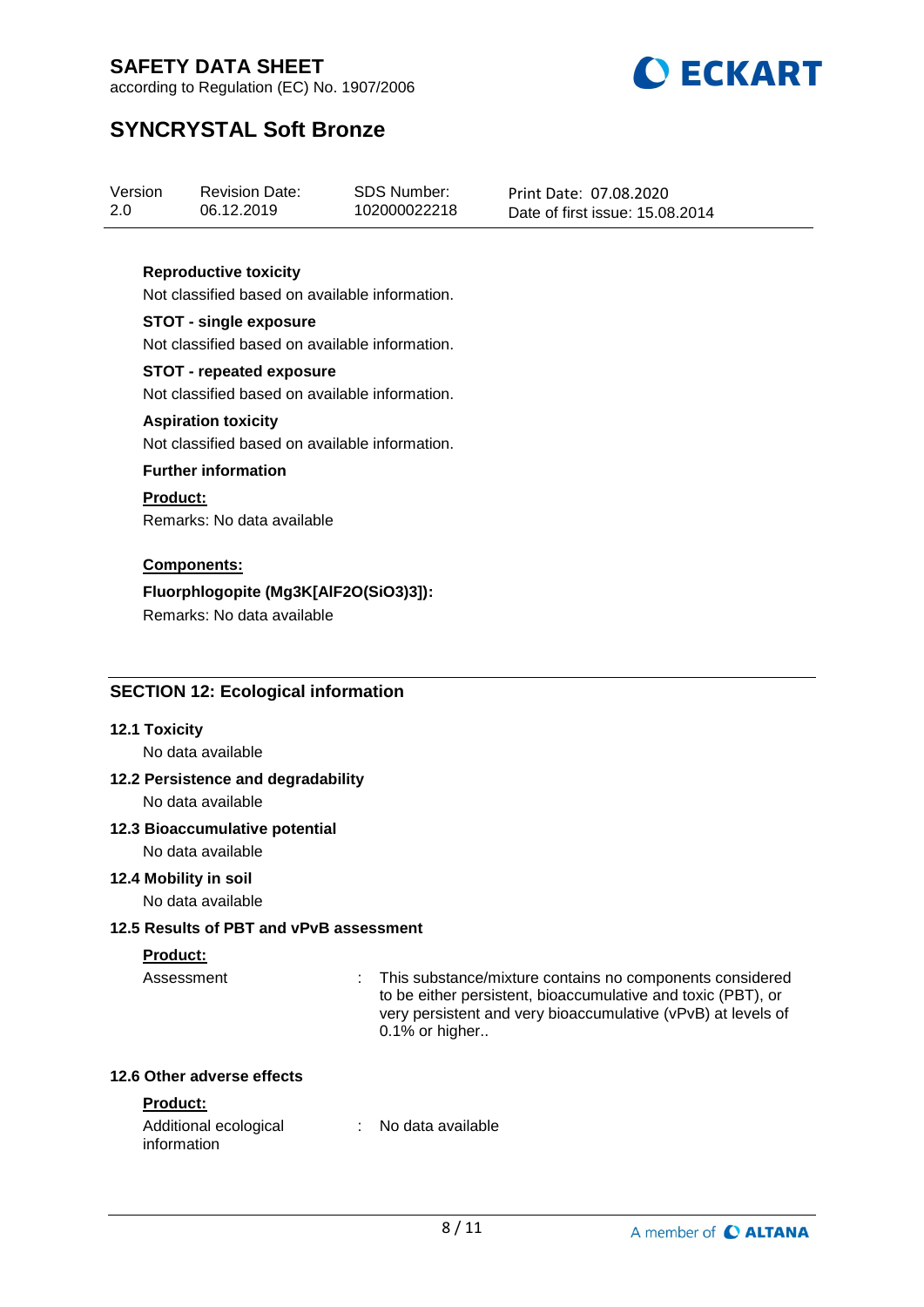

according to Regulation (EC) No. 1907/2006

## **SYNCRYSTAL Soft Bronze**

| Version | <b>Revision Date:</b> | SDS Number:  | Print Date: 07.08.2020          |
|---------|-----------------------|--------------|---------------------------------|
| 2.0     | 06.12.2019            | 102000022218 | Date of first issue: 15.08.2014 |
|         |                       |              |                                 |

#### **Components:**

#### **Fluorphlogopite (Mg3K[AlF2O(SiO3)3]):**

Additional ecological information : No data available

#### **SECTION 13: Disposal considerations**

#### **13.1 Waste treatment methods**

| Product                | : In accordance with local and national regulations.                                                                                                    |
|------------------------|---------------------------------------------------------------------------------------------------------------------------------------------------------|
| Contaminated packaging | Empty containers should be taken to an approved waste<br>handling site for recycling or disposal.<br>In accordance with local and national regulations. |

#### **SECTION 14: Transport information**

- **14.1 UN number**
- **14.2 UN proper shipping name**
- **14.3 Transport hazard class(es)**
- **14.4 Packing group**
- **14.5 Environmental hazards**

#### **14.6 Special precautions for user**

Remarks : Not classified as dangerous in the meaning of transport regulations.

#### **14.7 Transport in bulk according to Annex II of Marpol and the IBC Code**

Not applicable for product as supplied.

#### **SECTION 15: Regulatory information**

#### **15.1 Safety, health and environmental regulations/legislation specific for the substance or mixture**

REACH - Candidate List of Substances of Very High [155] Not applicable Concern for Authorisation (Article 59).

#### **15.2 Chemical safety assessment**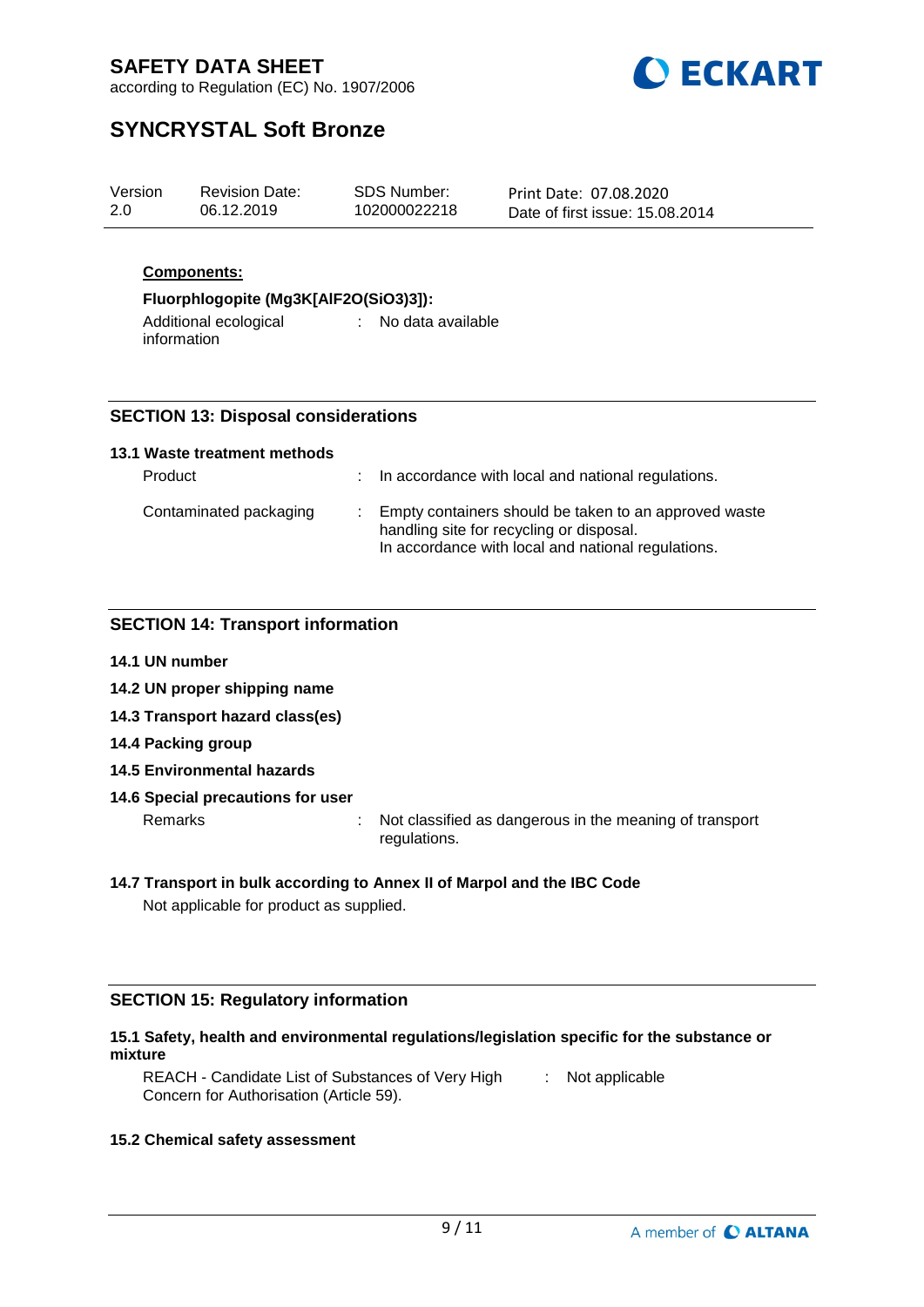



## **SYNCRYSTAL Soft Bronze**

| Version | <b>Revision Date:</b> | SDS Number:  | Print Date: 07.08.2020          |
|---------|-----------------------|--------------|---------------------------------|
| 2.0     | 06.12.2019            | 102000022218 | Date of first issue: 15.08.2014 |

#### **SECTION 16: Other information**

#### **Full text of other abbreviations**

| 2000/39/EC       | Europe. Commission Directive 2000/39/EC establishing a first |
|------------------|--------------------------------------------------------------|
|                  | list of indicative occupational exposure limit values        |
| GB EH40          | : UK. EH40 WEL - Workplace Exposure Limits                   |
| 2000/39/EC / TWA | : Limit Value - eight hours                                  |
| GB EH40 / TWA    | : Long-term exposure limit (8-hour TWA reference period)     |

ADN - European Agreement concerning the International Carriage of Dangerous Goods by Inland Waterways; ADR - European Agreement concerning the International Carriage of Dangerous Goods by Road; AICS - Australian Inventory of Chemical Substances; ASTM - American Society for the Testing of Materials; bw - Body weight; CLP - Classification Labelling Packaging Regulation; Regulation (EC) No 1272/2008; CMR - Carcinogen, Mutagen or Reproductive Toxicant; DIN - Standard of the German Institute for Standardisation; DSL - Domestic Substances List (Canada); ECHA - European Chemicals Agency; EC-Number - European Community number; ECx - Concentration associated with x% response; ELx - Loading rate associated with x% response; EmS - Emergency Schedule; ENCS - Existing and New Chemical Substances (Japan); ErCx - Concentration associated with x% growth rate response; GHS - Globally Harmonized System; GLP - Good Laboratory Practice; IARC - International Agency for Research on Cancer; IATA - International Air Transport Association; IBC - International Code for the Construction and Equipment of Ships carrying Dangerous Chemicals in Bulk; IC50 - Half maximal inhibitory concentration; ICAO - International Civil Aviation Organization; IECSC - Inventory of Existing Chemical Substances in China; IMDG - International Maritime Dangerous Goods; IMO - International Maritime Organization; ISHL - Industrial Safety and Health Law (Japan); ISO - International Organisation for Standardization; KECI - Korea Existing Chemicals Inventory; LC50 - Lethal Concentration to 50 % of a test population; LD50 - Lethal Dose to 50% of a test population (Median Lethal Dose); MARPOL - International Convention for the Prevention of Pollution from Ships; n.o.s. - Not Otherwise Specified; NO(A)EC - No Observed (Adverse) Effect Concentration; NO(A)EL - No Observed (Adverse) Effect Level; NOELR - No Observable Effect Loading Rate; NZIoC - New Zealand Inventory of Chemicals; OECD - Organization for Economic Co-operation and Development; OPPTS - Office of Chemical Safety and Pollution Prevention; PBT - Persistent, Bioaccumulative and Toxic substance; PICCS - Philippines Inventory of Chemicals and Chemical Substances; (Q)SAR - (Quantitative) Structure Activity Relationship; REACH - Regulation (EC) No 1907/2006 of the European Parliament and of the Council concerning the Registration, Evaluation, Authorisation and Restriction of Chemicals; RID - Regulations concerning the International Carriage of Dangerous Goods by Rail; SADT - Self-Accelerating Decomposition Temperature; SDS - Safety Data Sheet; SVHC - Substance of Very High Concern; TCSI - Taiwan Chemical Substance Inventory; TRGS - Technical Rule for Hazardous Substances; TSCA - Toxic Substances Control Act (United States); UN - United Nations; vPvB - Very Persistent and Very Bioaccumulative

#### **Further information**

The information provided in this Safety Data Sheet is correct to the best of our knowledge, information and belief at the date of its publication. The information given is designed only as a guidance for safe handling, use, processing, storage, transportation, disposal and release and is not to be considered a warranty or quality specification. The information relates only to the specific material designated and may not be valid for such material used in combination with any other materials or in any process, unless specified in the text.

GB / EN